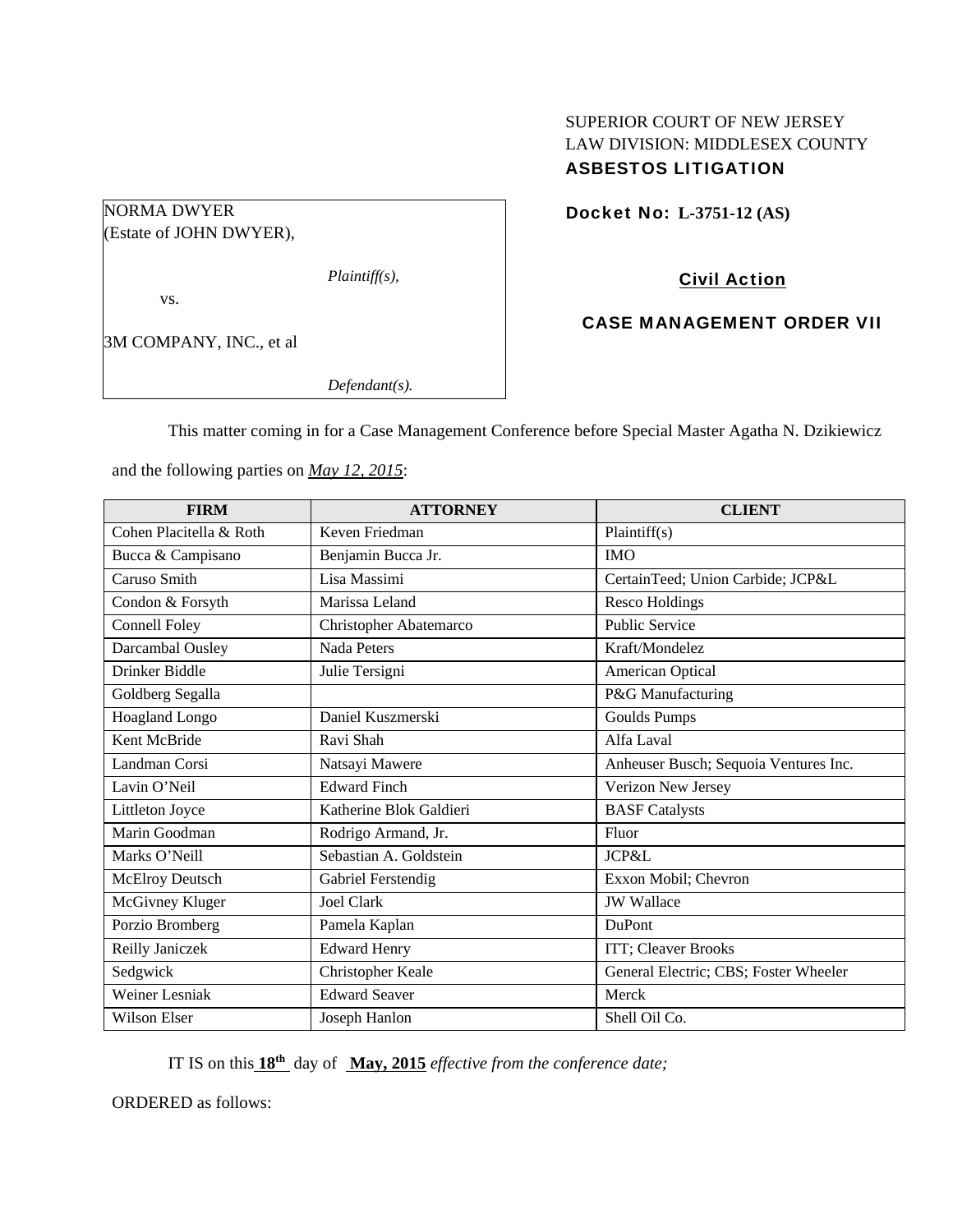Counsel receiving this Order through computerized electronic medium (E-Mail) shall be deemed by the court to have received a copy of the filed original court document. Any document served pursuant to this Order shall be deemed to be served by mail pursuant to *R*.1:5-2.

## **DISCOVERY**

- September 15, 2015 Fact discovery, including depositions, shall be completed by this date. Plaintiff's counsel shall contact the Special Master within one week of this deadline if all fact discovery is not completed.
- October 15, 2015 Depositions of corporate representatives shall be completed by this date.

## **EARLY SETTLEMENT**

October 23, 2015 Settlement demands shall be served on all counsel and the Special Master by this date.

## **SUMMARY JUDGMENT MOTION PRACTICE**

November 6, 2015 Plaintiff's counsel shall advise, in writing, of intent not to oppose motions by this date. November 20, 2015 Summary judgment motions shall be filed no later than this date. December 18, 2015 Last return date for summary judgment motions.

#### **MEDICAL DEFENSE**

- September 30, 2015 Plaintiff shall serve medical expert reports by this date.
- January 29, 2016 Defendants shall identify its medical experts and serve medical reports, if any, by this date. **In addition, defendants shall notify plaintiff's counsel (as well as all counsel of record) of a joinder in an expert medical defense by this date.**

#### **LIABILITY EXPERT REPORTS**

- February 19, 2016 Plaintiff shall identify its liability experts and serve liability expert reports or a certified expert statement by this date or waive any opportunity to rely on liability expert testimony.
- March 21, 2016 Defendants shall identify its liability experts and serve liability expert reports, if any, by this date or waive any opportunity to rely on liability expert testimony.
- April 18, 2016 Plaintiff shall identify its rebuttal liability experts and serve rebuttal liability expert reports, if any, by this date.

\_\_\_\_\_\_\_\_\_\_\_\_\_\_\_\_\_\_\_\_\_\_\_\_\_\_\_\_\_\_\_\_\_\_\_\_\_\_\_\_\_\_\_\_\_\_\_\_\_\_\_\_\_\_\_\_\_\_\_\_\_\_\_\_\_\_\_\_\_\_\_\_\_\_\_\_\_\_\_\_\_\_\_\_\_\_\_\_\_\_\_\_\_\_\_\_\_\_\_\_\_\_\_\_\_\_\_\_\_\_